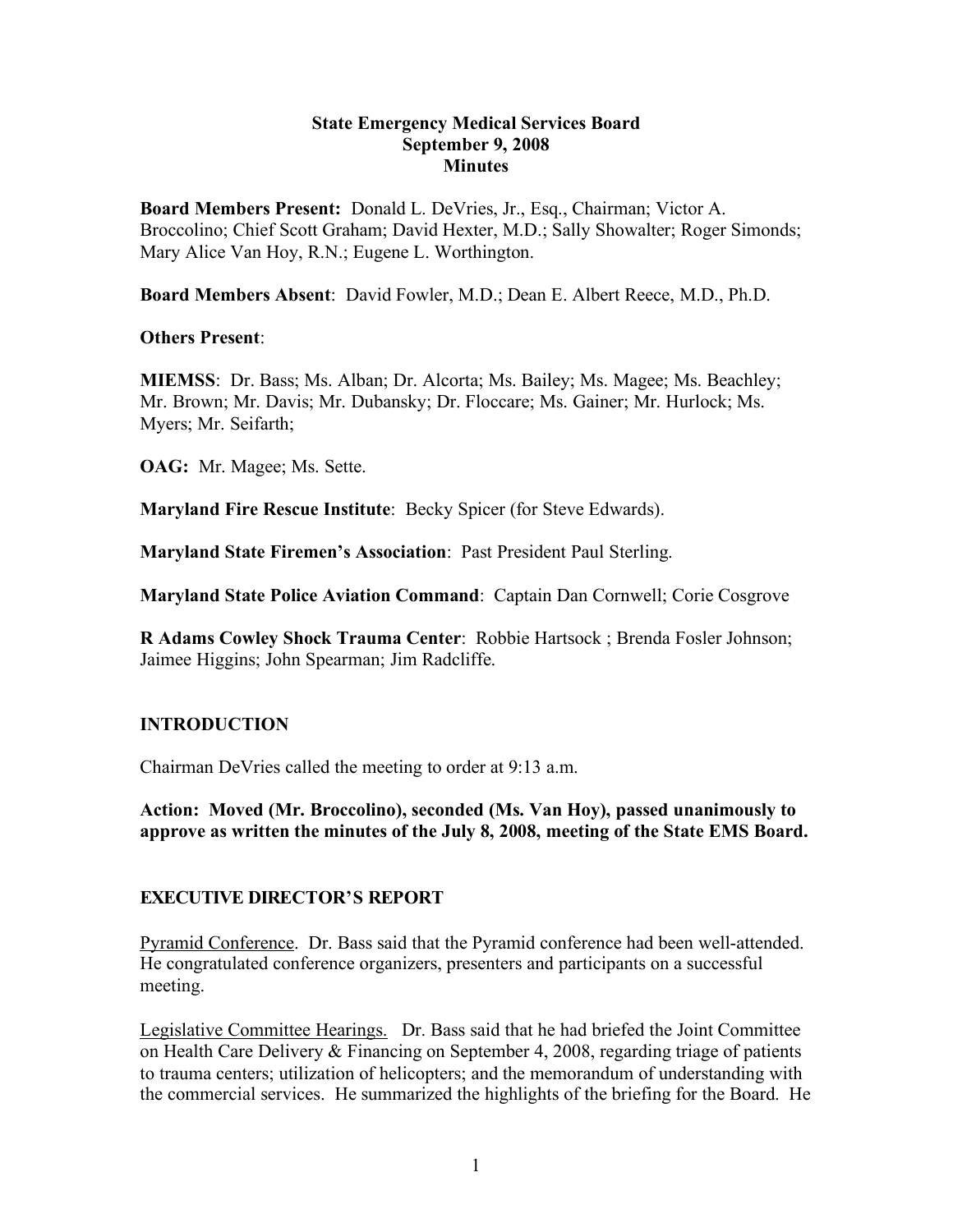said that the Committee had indicated that it would be requesting further information and would forward that request to MIEMSS shortly.

Dr. Bass also said that the Legislative Audit Committee had scheduled a hearing on the results of an audit conducted on the MSP's Aviation Command. He said the hearing would be held at 1:00 p.m. today in the Joint Hearing Room in Annapolis.

## **REPORT OF THE STATEWIDE EMS ADVISORY COUNCIL**

Mr. Simonds reported that SEMSAC had met on September 4, 2008. He said that Dr. Bass had briefed the council on the proposed STEMI system, and had received further revisions to the draft STEMI regulations, as well as a draft of the proposed reciprocity regulations. He said that the council had indicated its support of these initiatives.

# **REPORT OF THE R ADAMS COWLEY SHOCK TRAUMA CENTER**

Mr. Spearman provided the Shock Trauma Center Report to the Board. He said that admissions for August 2009 were ahead of the same period last year. He said that the number of beds occupied during the month were about the same as in August 2008. He reported that the number of operating room cases were slightly ahead of the same period last year. He said that there had been no capacity alerts during the month. Mr. Spearman said that STC personnel would be attending the meeting of the American Association for the Surgery of Trauma and would be making several presentations. He also said that on September 24, the STC was providing a pre-hospital training session regarding Management of Severe Traumatic Brain Injury."

### **LEGISLATIVE REPORT**

Ms. Gainer said that MIEMSS would not be submitting any proposed legislation to the Governor's Office for consideration for the 2009 General Assembly.

### **OLD BUSINESS**

Revised Draft Cardiac Designation Regulations. Dr. Bass said that MIEMSS was close to releasing a revision to the draft cardiac designation regulation. He said that the revised draft had been completed in an attempt to be responsive to the comments and suggestions that had been received.

### **NEW BUSINESS**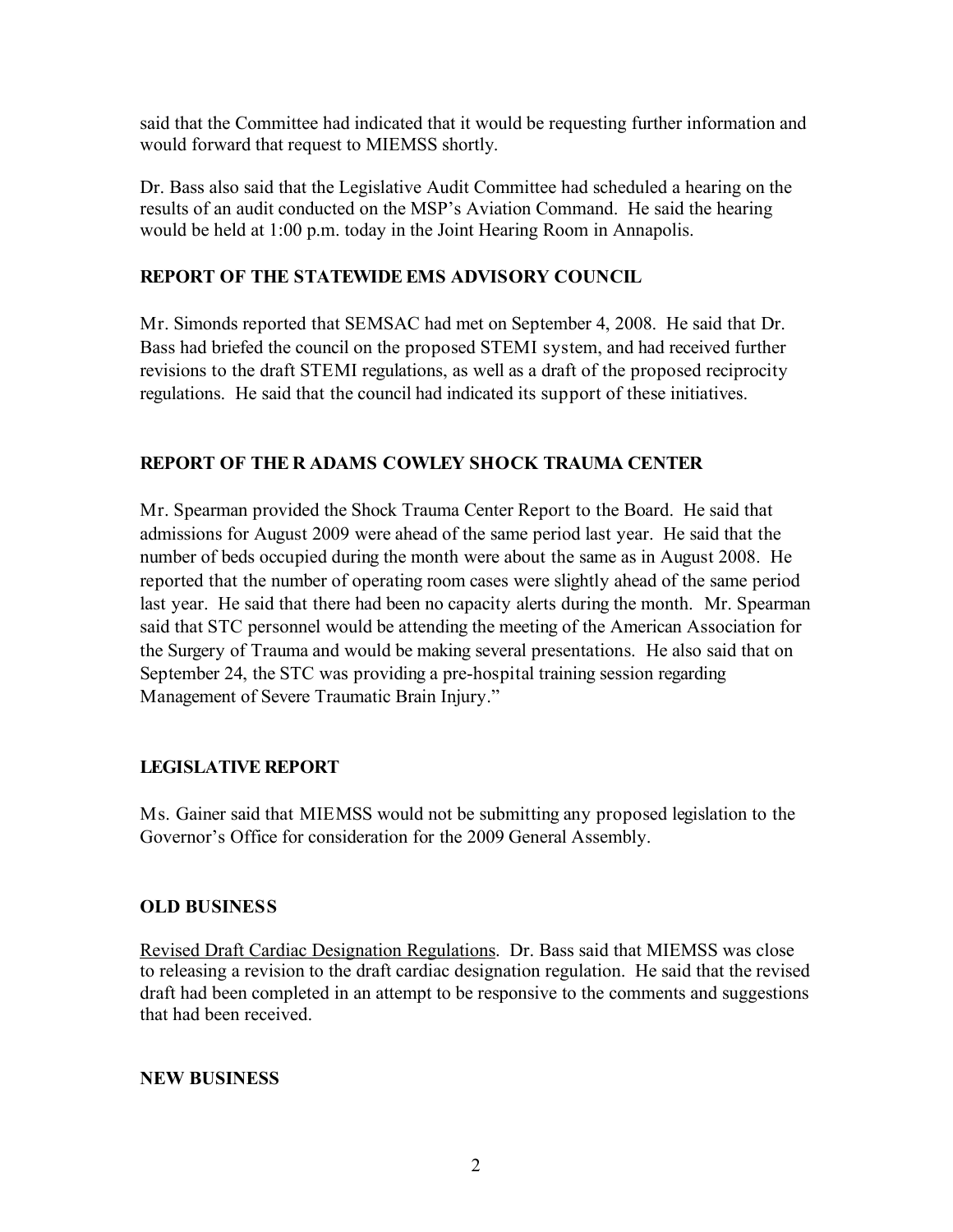CRT Program Update. Mr. Seifarth updated the Board on the CRT to CRT-99 Transition. He said that the CRT-99 Program was adopted in 2001 because it offered more trauma, medical, and cardiac content, and also because it included specialty populations, such as OB / GYN and pediatric patient populations. He said that existing CRTs were given seven (7) years to update to the new program and were able to update through normal continuing education. He reported that before the transition started, there were 710 CRTs and 2,091 paramedics, and, as of August 2008, there were a total of 834 CRTs and 2,453 paramedics licensed in Maryland.

Mr. Seifarth said that current plans are to keep the CRT-99 program in place and not adopt the new national AEMT level. He said that MIEMSS is working collaboratively with the Atlantic Council to develop licensing exams for CRT-99 providers that will be available once the National Registry stops testing at the EMTI-99 level.

Proposed EMS Provider Reciprocity Regulations. Mr. Seifarth and Ms. Sette explained the proposed changes were intended to facilitate EMS providers who want to practice in Maryland and who were certified in other states and also to make it easier for military personnel to obtain reciprocity. Dr. Bass explained that MIEMSS current regulations do not allow for true reciprocity because certain testing was required. He said that the proposed changes will remedy this aspect and asked that they be approved on an emergency basis to expedite integration of military personnel into the State EMS system. **Upon the motion of Ms. Van Hoy, which was seconded by Chief Graham, the Board approved as presented the proposed changes to the EMS Provider Reciprocity Regulations on an emergency basis.**

Mr. DeVries announced that the Board would be adjourning to Executive Session, but would subsequently reconvene in Open Session.

Dr. Bass updated the Board on the Maryland Ambulance Strike Team that had been sent to the Gulf area to provide emergency assistance associated with hurricanes in that area. He recognized the following for their assistance in that regard: Baltimore City, Charles County, Howard County, Harford County, LifeSTAR, and Barry Contee (MIEMSS).

### **ADJOURN TO EXECUTIVE SESSION**

#### **Action: Moved (Mr. Broccolino), seconded (Ms. Showalter), passed unanimously to adjourn to Executive Session and then to reconvene in Open Session.**

The purpose of the closed session was to carry out administrative functions under State Government Article §10-502(b), to maintain certain records and information in confidence as required by Health Occupations Article §14-506 (b) and COMAR 30.08.02.05(B)(9) under State Government Article §10-508 (13) and to discuss matters under executive privilege, including budgets for the entities supported by the EMS Operations Fund.